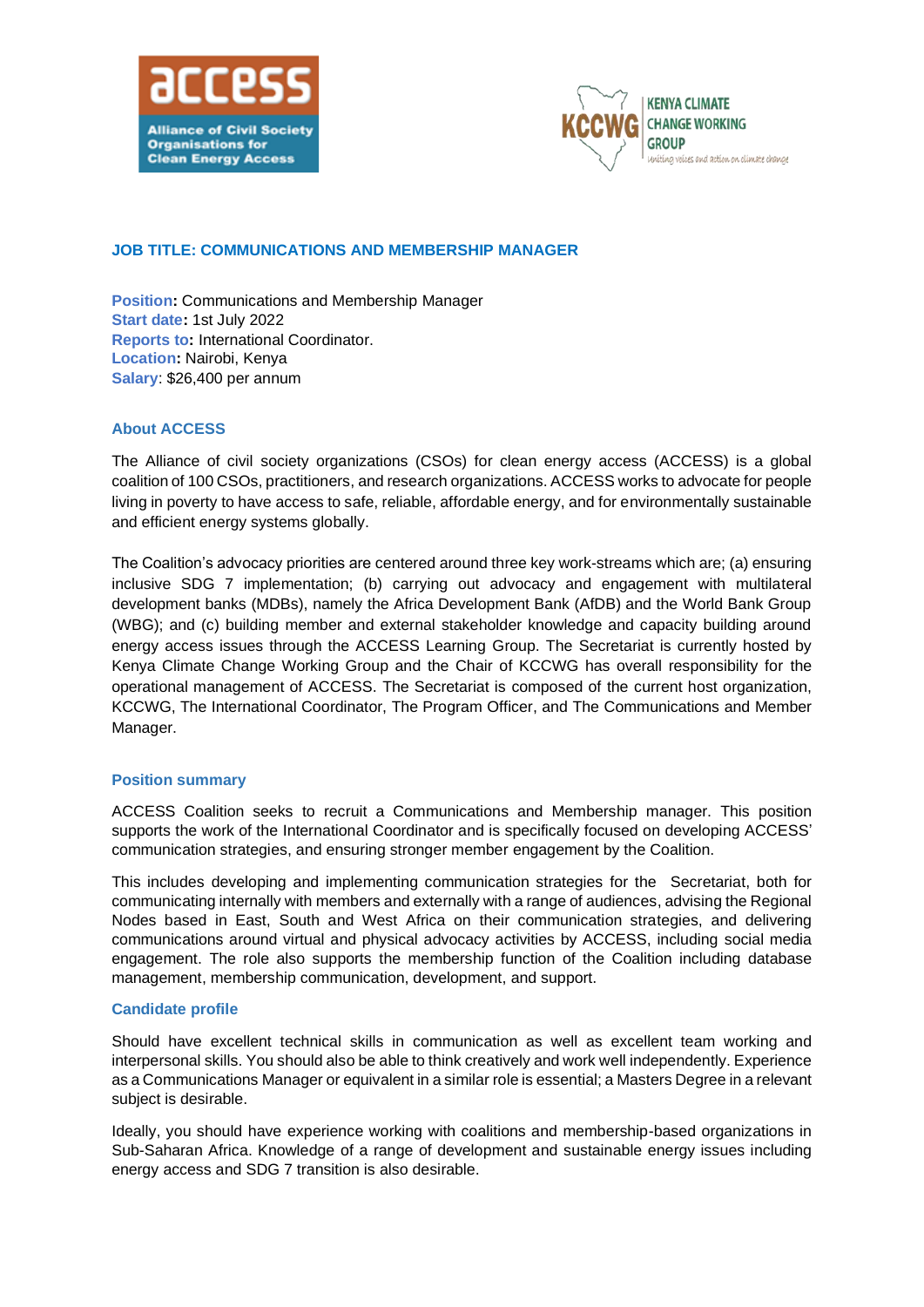



This exciting role is an opportunity for the right individual to work with us to grow and strengthen our communications and membership strategies as the ACCESS Secretariat moves to become an independent international organisation based in Nairobi, Kenya.

#### **Main duties and responsibilities**

- **I. Strategic communications 60%**
- 1. Develop and implement ACCESS' global communications strategies and support the Regional Nodes to implement their strategies regionally.
- 2. Support the International Coordinator in the identification of new strategic communications partnerships to support and scale up ACCESS activities. This includes developing key media messages and arguments in conjunction with the International Coordinator. This includes developing social media packages and creative content in line with the organization's three advocacy areas.
- 3. Work with the International Coordinator and Coordination Group to develop and deliver targeted communications packages for specific ACCESS in-person and virtual events nationally, regionally, and internationally, including workshops, and conferences such as the SEforALL Forums. This includes using a range of social media channels and developing products such as press releases, briefings, tweets, and blogs.
- 4. Website management
- 5. Proactively identify opportunities to ensure regular communication with diverse external audiences to promote ACCESS advocacy, learning and capacity building, using all relevant platforms such as newsletters and social media.
- 6. Provide strategic advice on communications to the ACCESS Learning and Capacity Building Group, SDG7 & AfDB/World Bank Working Groups, and to the Regional Nodes.
- 7. Identify and develop opportunities for members to showcase and communicate their work at events, conferences, etc., and actively participate in online discussions on energy access to popularise the Coalition's Work.
- 8. Liaise with member organizations to support the alignment of messaging and identify opportunities for partnerships with other external organizations.
- 9. Prepare and disseminate summary reports, publications, and blog updates on ACCESS activities to be shared with members and the Advisory Board on a quarterly and annual basis. This also includes constant updates on the ACCESS website content.
- 10. Regularly monitor and evaluate the success of communications strategies for the coalition.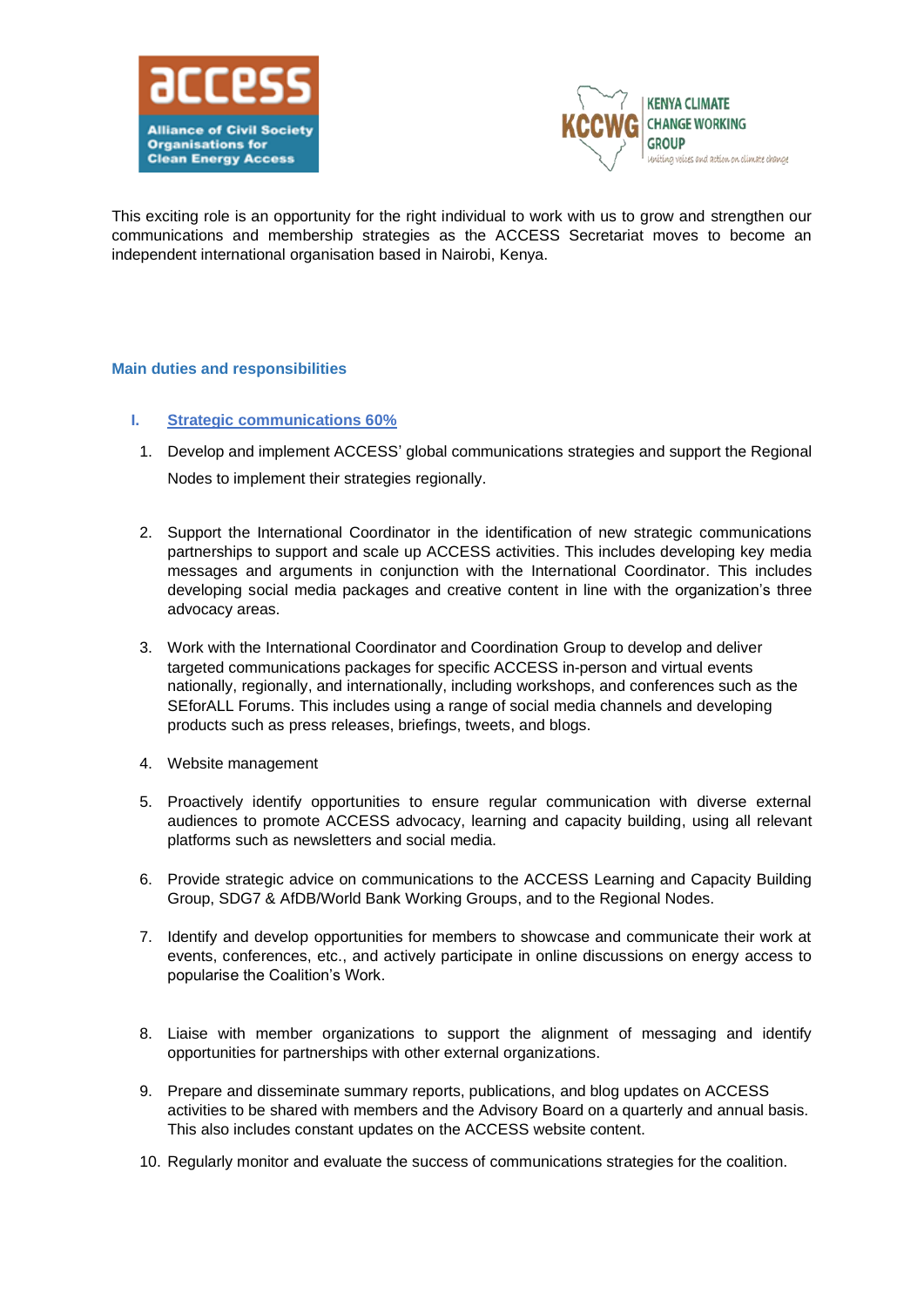



### **II. Strengthening member engagement and support 40%**

- 1. Develop and implement a membership development and engagement strategy, working with the support of the PO.
- 2. Deliver regular communication activities with members to ensure effective communication and engagement to strengthen Coalition advocacy.
- 3. Update the existing membership database including the members portal on the website.
- 4. Supporting and processing new membership inquiries and applications in liaison with the Regional Coordinating Organizations (RCOs) and the PO.
- 5. Develop and maintain an ongoing social media presence to sustain ACCESS members' network through frequent updates and member news and blogs.

*This job description is a guide to the general range of duties attached to the role and is by no means exhaustive. It is intended to be neither definitive therefore the post holder may be required to undertake other relevant and appropriate duties as required.*

#### **Essential Experience and Skills**

- 1. Master's Degree level in a relevant discipline (preferred) with a minimum of 5 years of relevant experience in leading communications and membership engagement in coalitions, networks, or membership-based CSOs in Sub-Saharan Africa.
- 2. Demonstrable expertise in engaging effectively with a range of stakeholders including governments, as well as regional and international institutions, development partners, and CSOs involved in energy, development, and other relevant fields.
- 3. Exceptional communication, presentation, and writing skills with an ability to access and communicate information quickly and strategically.
- 4. Ability to represent ACCESS and curate communications targeting a range of stakeholders and audiences and to build effective relationships with member organizations, and other sector players including partners, other CSOs, and also government representatives.
- 5. Excellent IT and digital media skills and expertise in developing products using a range of traditional and new media.
- 6. Experience of creating graphics, videos, and images e.g., using Canvas.
- 7. Experience of managing and growing member networks for coalitions with demonstrable experience of in member engagement strategies.